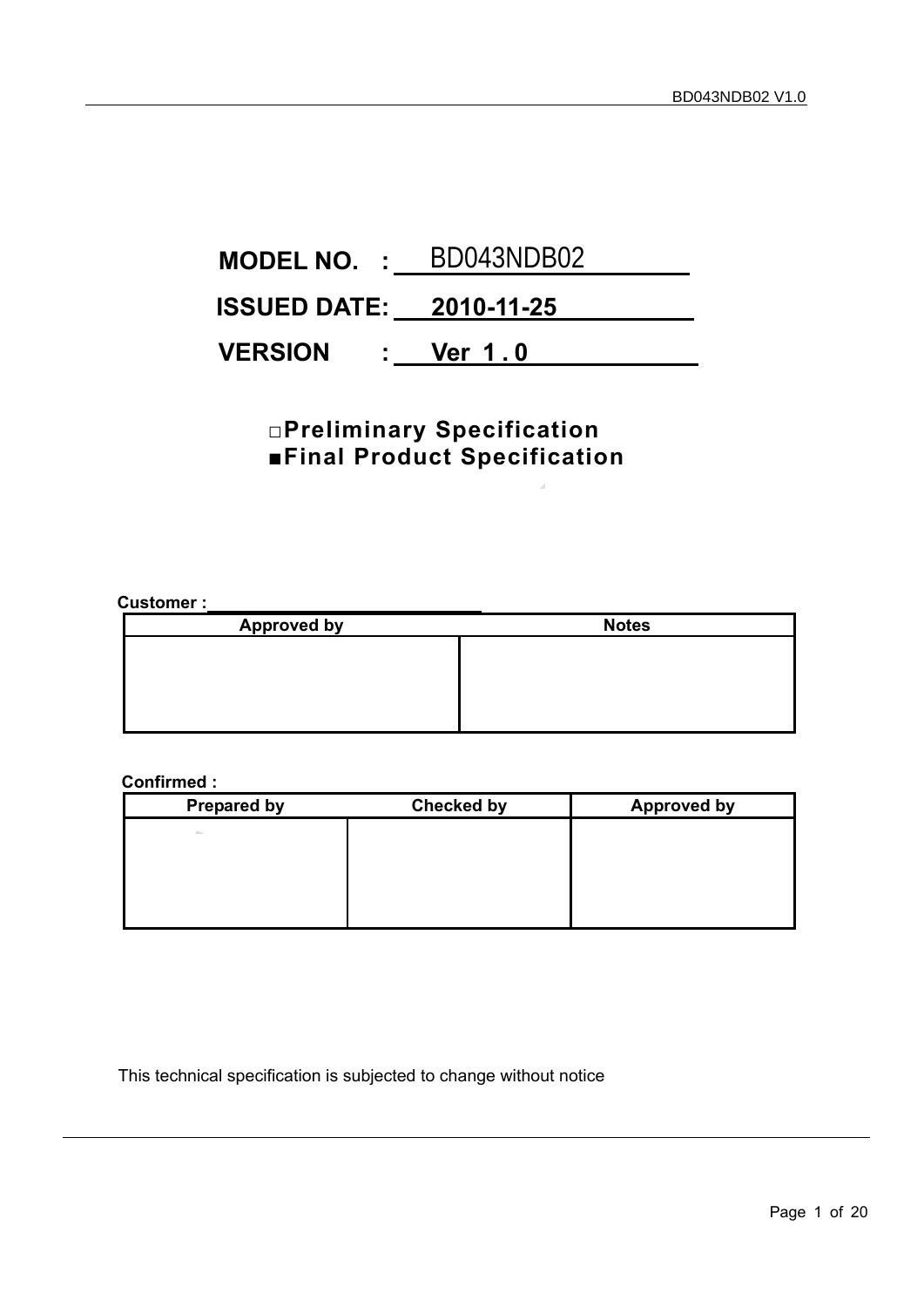## **Table of Contents**

| 3  |  |
|----|--|
| 4  |  |
|    |  |
|    |  |
|    |  |
|    |  |
|    |  |
|    |  |
|    |  |
| 6. |  |
| 7. |  |
| 8. |  |
| 9. |  |
|    |  |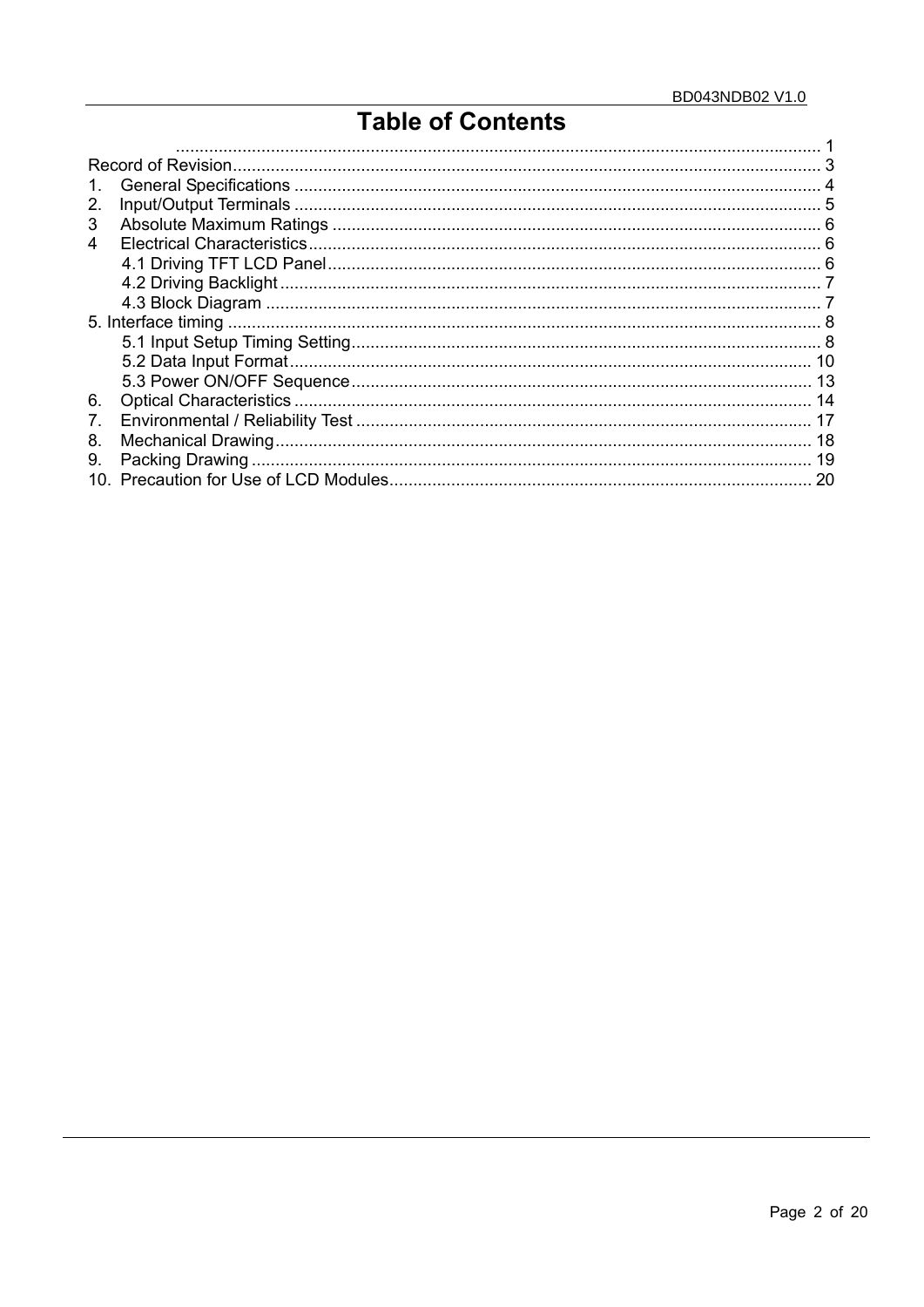<span id="page-2-0"></span>

| <b>Rev</b> | <b>Issued Date</b> | <b>RECORD OF REVISION</b><br><b>Description</b> | <b>Editor</b> |
|------------|--------------------|-------------------------------------------------|---------------|
| $1.0$      | 2010-11-25         | Final Product Specification Release             |               |
|            |                    | $\ddot{\phantom{a}}$                            |               |
|            |                    |                                                 |               |
|            |                    |                                                 |               |
|            |                    |                                                 |               |
|            |                    |                                                 |               |
|            |                    |                                                 |               |
|            |                    | b.                                              |               |
|            |                    |                                                 |               |
|            |                    |                                                 |               |
|            |                    |                                                 |               |
|            |                    |                                                 |               |
|            |                    |                                                 |               |
|            |                    |                                                 |               |
|            |                    |                                                 |               |
|            |                    |                                                 |               |
|            |                    |                                                 |               |
|            | $\mathbb{N}$       |                                                 |               |
|            |                    |                                                 |               |
|            |                    |                                                 |               |
|            |                    |                                                 |               |

### **Record of Revision**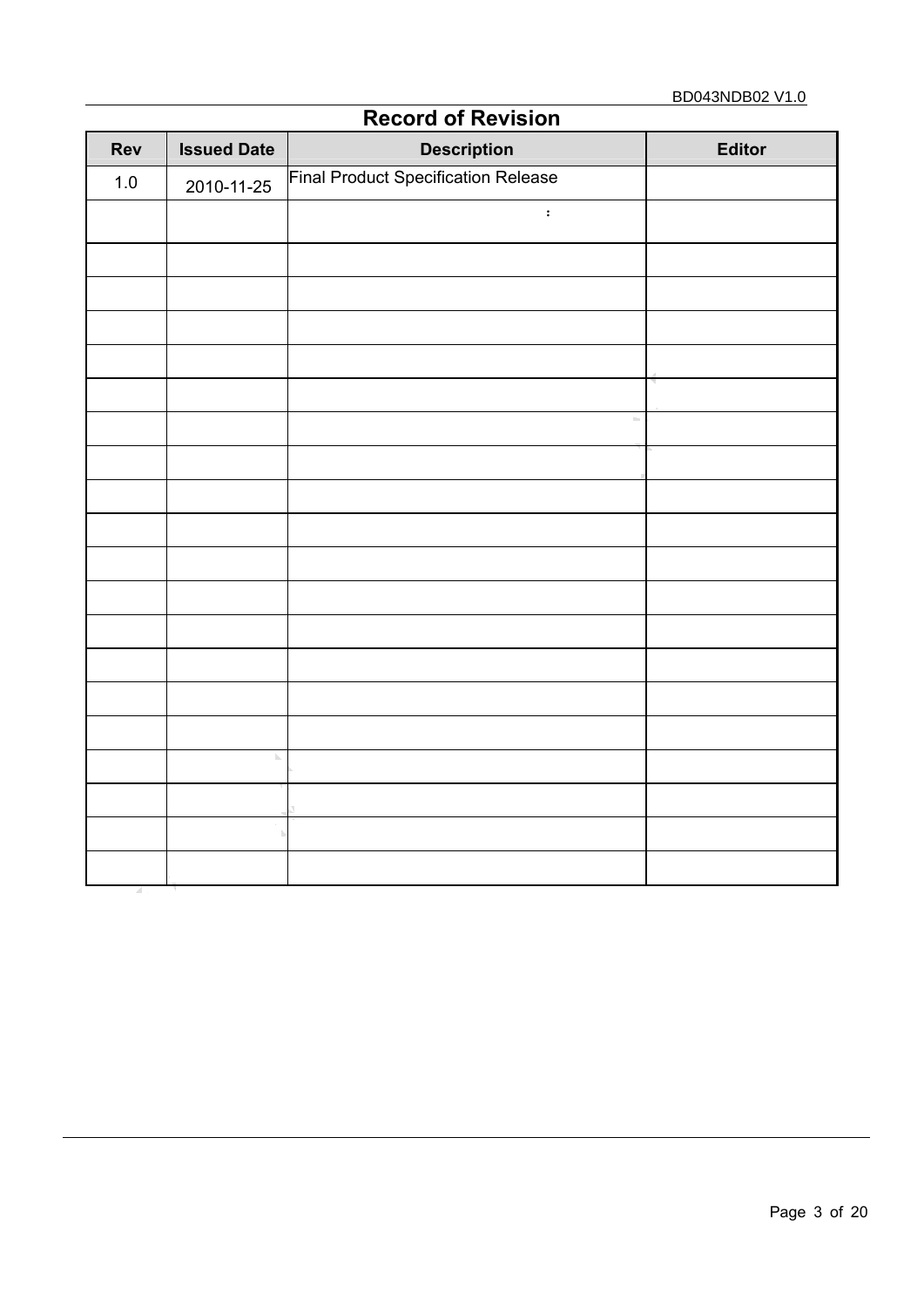## <span id="page-3-0"></span>**1. General Specifications**

|                        | <b>Feature</b>                        | <b>Spec</b>            |  |
|------------------------|---------------------------------------|------------------------|--|
|                        | <b>Size</b>                           | $4.3$ inch             |  |
|                        | Resolution                            | 480(RGB) x 272         |  |
|                        | Interface                             | RGB 24 bits            |  |
|                        | <b>Color Depth</b>                    | 16.7M                  |  |
|                        | Technology Type                       | a-Si                   |  |
|                        | Pixel Pitch (mm)                      | 0.198x0.198            |  |
| <b>Display Spec.</b>   | <b>Pixel Configuration</b>            | R.G.B. Vertical Stripe |  |
|                        | Display Mode                          | TM with Normally White |  |
|                        | Surface Treatment(Up Polarizer)       | Anti-Glare(3H)         |  |
|                        | <b>Viewing Direction</b>              | 6 o'clock              |  |
|                        | <b>Gray Scale Inversion Direction</b> | 12 o'clock             |  |
|                        | $LCM (W \times H \times D)$ (mm)      | 105.50x67.20x2.90      |  |
|                        | Active Area(mm)                       | 95.04x53.86            |  |
| <b>Mechanical</b>      | With /Without TSP                     | <b>Without TSP</b>     |  |
| <b>Characteristics</b> | Weight (g)                            | 44.065                 |  |
|                        | <b>LED Numbers</b>                    | 10 LEDs                |  |

Note 1: Viewing direction for best image quality is different from TFT definition, there is a 180 degree shift.

Note 2: Requirements on Environmental Protection: Q/S0002

Note 3: LCM weight tolerance: ± 5%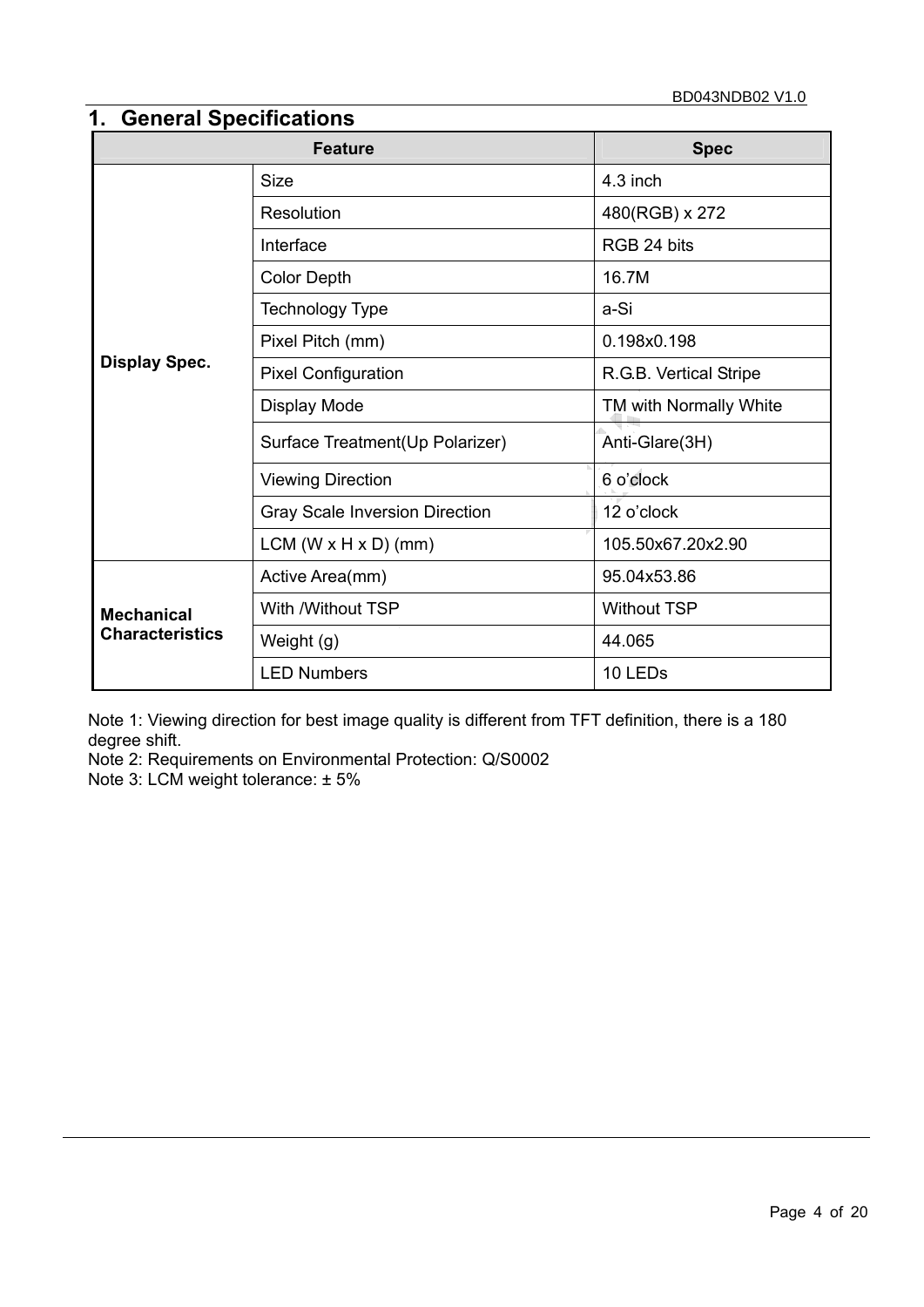## <span id="page-4-0"></span>**2. Input/Output Terminals**

| <b>No</b>               | <b>Symbol</b>  | I/O | <b>Description</b>                                                                | <b>Remark</b> |
|-------------------------|----------------|-----|-----------------------------------------------------------------------------------|---------------|
|                         | VLED-          | P   | Back light cathode                                                                |               |
| $\overline{2}$          | VLED+          | P   | Back light anode                                                                  |               |
| 3                       | <b>GND</b>     | P   | Ground                                                                            |               |
| $\overline{\mathbf{4}}$ | <b>VDD</b>     | P   | Power supply                                                                      |               |
| $\overline{5}$          | R <sub>0</sub> |     | Data input                                                                        |               |
| $\overline{6}$          | R <sub>1</sub> |     | Data input                                                                        |               |
| $\overline{7}$          | R <sub>2</sub> |     | Data input                                                                        |               |
| 8                       | R <sub>3</sub> |     | Data input                                                                        |               |
| 9                       | R <sub>4</sub> |     | Data input                                                                        |               |
| 10                      | R <sub>5</sub> |     | Data input                                                                        |               |
| 11                      | R <sub>6</sub> |     | Data input                                                                        |               |
| 12                      | R <sub>7</sub> |     | Data input                                                                        |               |
| 13                      | G <sub>0</sub> |     | Data input                                                                        |               |
| 14                      | G <sub>1</sub> |     | Data input                                                                        |               |
| 15                      | G <sub>2</sub> |     | Data input                                                                        |               |
| 16                      | G <sub>3</sub> |     | Data input                                                                        |               |
| 17                      | G4             |     | Data input                                                                        |               |
| 18                      | G <sub>5</sub> |     | Data input                                                                        |               |
| 19                      | G <sub>6</sub> |     | Data input                                                                        |               |
| 20                      | G7             |     | Data input                                                                        |               |
| 21                      | B <sub>0</sub> |     | Data input                                                                        |               |
| 22                      | <b>B1</b>      |     | Data input                                                                        |               |
| 23                      | <b>B2</b>      |     | Data input                                                                        |               |
| 24                      | B <sub>3</sub> |     | Data input                                                                        |               |
| 25                      | <b>B4</b>      |     | Data input                                                                        |               |
| 26                      | B <sub>5</sub> |     | Data input                                                                        |               |
| 27                      | B <sub>6</sub> |     | Data input                                                                        |               |
| 28                      | <b>B7</b>      |     | Data input                                                                        |               |
| 29                      | <b>GND</b>     | P   | Ground                                                                            |               |
| 30                      | <b>DCLK</b>    | L   | Clock for input data. Data latched at rising edge of this<br>signal.              |               |
| 31                      | <b>DISP</b>    | Ŋ.  | Standby mode.<br>DISP = "1": Normally operation.                                  |               |
|                         |                |     | DISP = "0": Standby mode.                                                         |               |
| 32                      | <b>HSYNC</b>   | L   | Horizontal sync input with negative polarity. If unused,                          |               |
|                         |                |     | please pull high level.                                                           |               |
| 33                      | <b>VSYNC</b>   |     | Vertical sync input with negative polarity. If unused,<br>please pull high level. |               |
| 34                      | DE             |     | Data input enable. If unused, please pull low level.                              |               |
| 35                      | <b>NC</b>      | $-$ | No connection                                                                     |               |
| 36                      | <b>GND</b>     | P   | Ground.                                                                           |               |
| 37                      | ХR             | --  | No connection                                                                     |               |
| 38                      | Y B            | --  | No connection                                                                     |               |
| 39                      | XL             | $-$ | No connection                                                                     |               |
| 40                      | YT             | $-$ | No connection                                                                     |               |
|                         |                |     | Note: I--Input, O--Output, P--Power/Ground                                        |               |
|                         |                |     | Table 2.1 Input Terminal Pin Assignment                                           |               |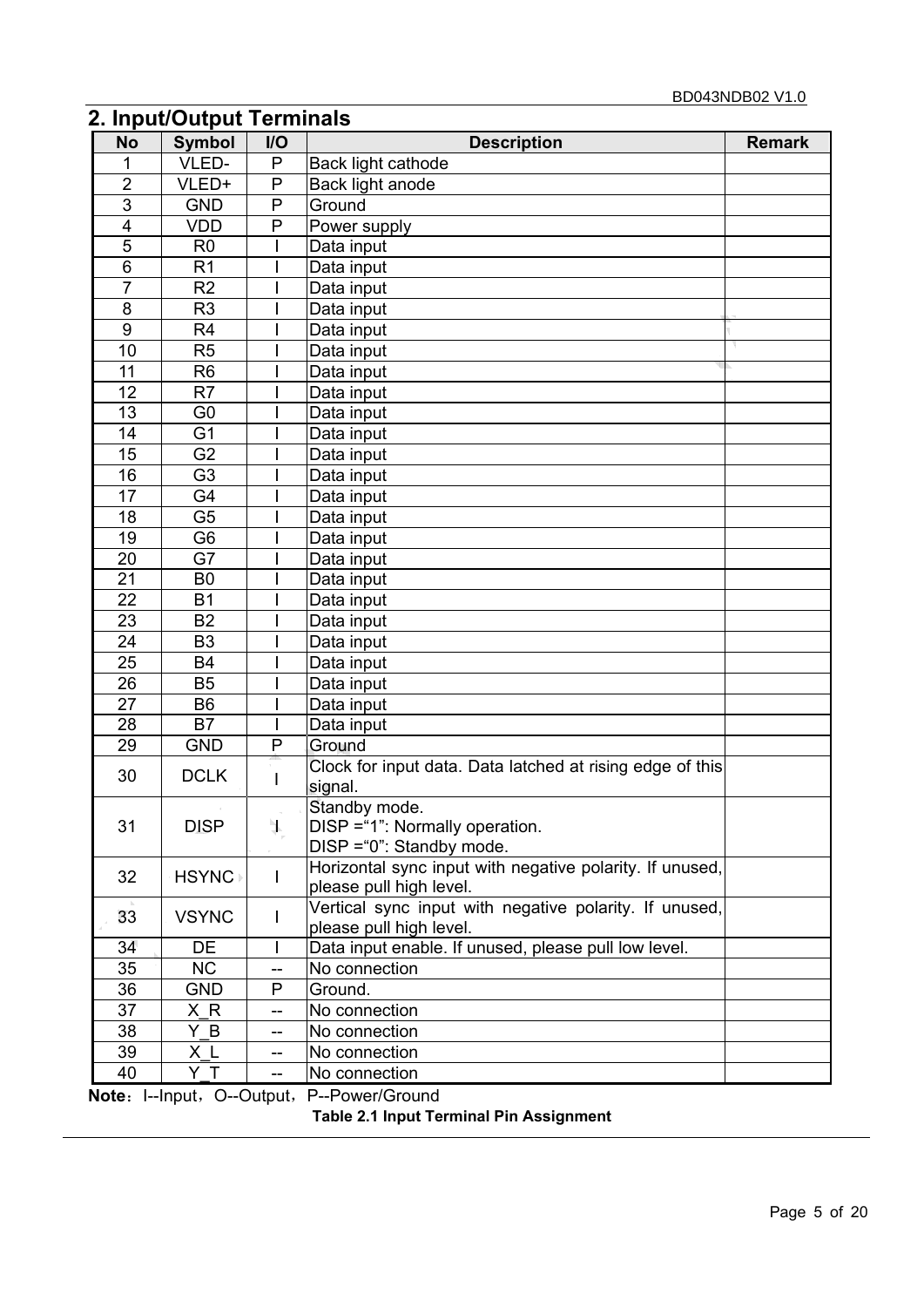## **3 Absolute Maximum Ratings**

## **3.1 Driving TFT LCD Panel**

GND=0V,Ta=25℃

| <b>Item</b>                                 | Symbol                      | Min    | <b>Max</b> | <b>Unit</b>     | <b>Remark</b> |
|---------------------------------------------|-----------------------------|--------|------------|-----------------|---------------|
| <b>Supply Voltage</b>                       | <b>VDD</b>                  | $-0.3$ | 4.0        |                 |               |
| <b>Back Light Forward</b><br><b>Current</b> | <b>I</b> LED                |        | 25         | mA              | For each LED  |
| Operating<br>Temperature                    | $\mathsf{T}_{\mathsf{OPR}}$ | $-20$  | 70         | $\rm ^{\circ}C$ |               |
| Storage Temperature                         | $\mathsf{T}_{\text{STG}}$   | $-30$  | 80         | $\mathrm{C}$    |               |

Note1: The parameter is for driver IC (gate driver, source driver) only.

Note2: Signals include R0~R5, G0~G5, B0~B5, DCLK, DISP, HSYNC, VSYNC, DE

**Table 3.1 absolute maximum rating** 

### **4 Electrical Characteristics**

### **4.1 Driving TFT LCD Panel GND=0V, Ta=25℃**

| <b>Item</b>                             |                   | Symbol                      | <b>Min</b> | <b>Typ</b> | <b>Max</b> | <b>Unit</b> | <b>Remark</b>                    |
|-----------------------------------------|-------------------|-----------------------------|------------|------------|------------|-------------|----------------------------------|
| <b>Supply Voltage</b>                   |                   | <b>VDD</b>                  | 3.0        | 3.3        | 3.6        | V           |                                  |
| Input Signal                            | Low Level         | $V_{IL}$                    | 0          |            | 0.3xVDD    | $\vee$      | R0~R5, G0~G5,<br>B0~B5, DCLK,    |
| Voltage                                 | <b>High Level</b> | $V_{\text{IH}}$             | 0.7xVDD    |            | <b>VDD</b> | $\vee$      | DISP, HSYNC,<br><b>VSYNC, DE</b> |
| Output<br>Signal                        | Low Level         | $V_{OL}$                    |            |            | 0.2xVDD    | V           |                                  |
| Voltage                                 | <b>High Level</b> |                             | 0.8xVDD    |            | <b>VDD</b> | V           |                                  |
| (Panel+LSI)<br><b>Power Consumption</b> |                   | <b>Black Mode</b><br>(60Hz) |            | 74.0       |            | mW          |                                  |
|                                         |                   | Standby<br>Mode             |            | 50         |            | uW          | Note1                            |

Note1: To test the current dissipation, use "all Black Pattern".

**Table 4.1 LCD module electrical characteristics** 

### **4.2 Driving Backlight**

 $\triangleleft$ 

| <b>Item</b>                        | Symbol                     | <b>Min</b> | <b>Typ</b> | Max   | <b>Unit</b> | <b>Remark</b> |
|------------------------------------|----------------------------|------------|------------|-------|-------------|---------------|
| Channel                            | <b>I</b> channel           | $-$        | 20.0       | 25.0  | mA          | Note 1        |
| <b>Forward Voltage</b>             | $V_{BL}$                   | $- -$      | 16         | $-$   |             |               |
| <b>Backlight Power Consumption</b> | $\mathsf{W}_{\mathsf{BL}}$ |            | 640        | $- -$ | mW          |               |
| Life Time                          | $- -$                      | 10,000     | (20,000)   | $- -$ | <b>Hrs</b>  | Note 3        |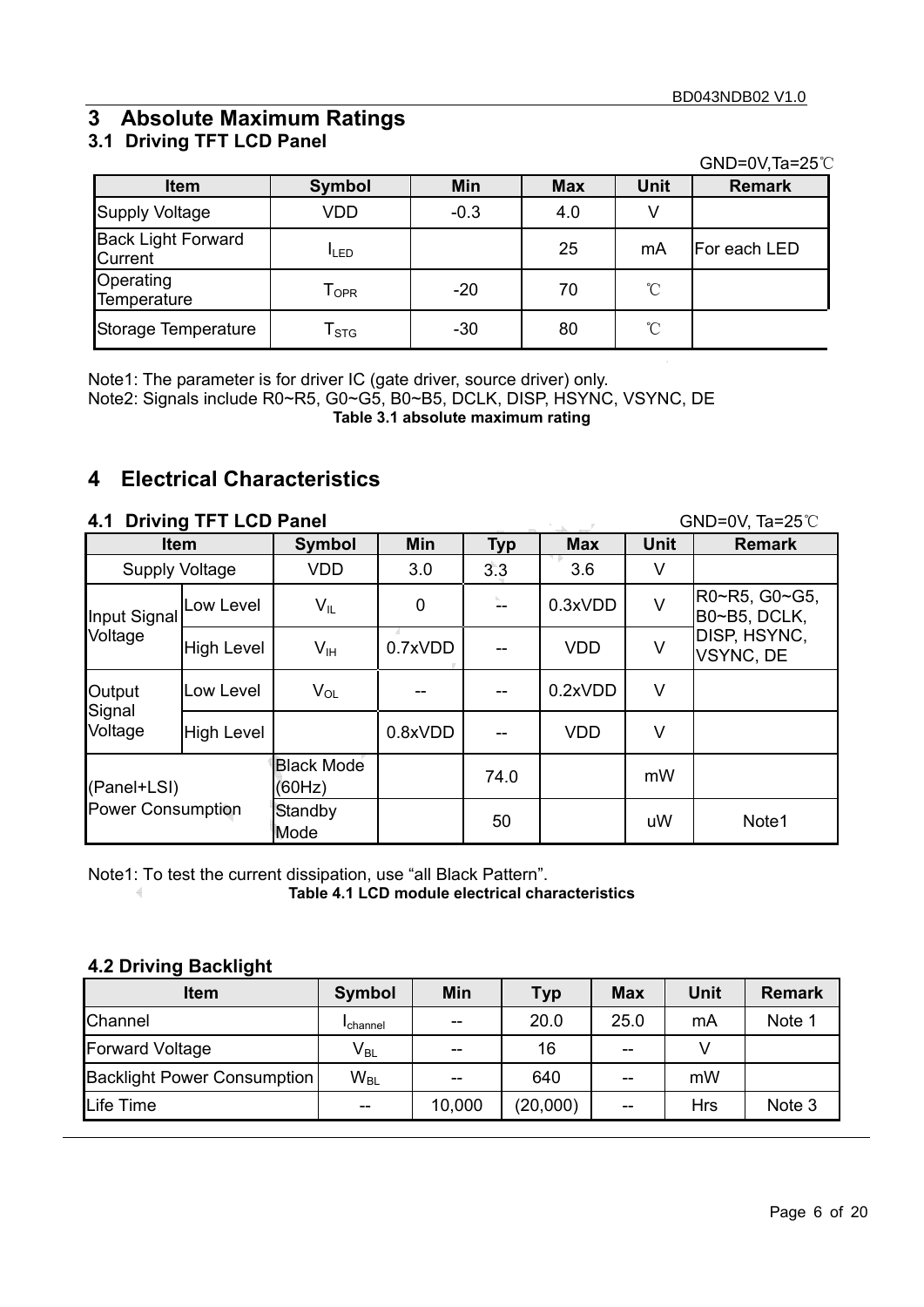Note 1: Each LED :  $I_F = 20$  mA,  $V_F = 3.2V$ .

Note 2: Optical performance should be evaluated at Ta=25℃ only.

Note 3: If LED is driven by high current, high ambient temperature & humidity condition. The life time of LED will be reduced.Operating life means brightness goes down to 50% initial brightness. Typical operating life time is estimated data.

#### **Table 4.2 LED backlight characteristics**



**Figure 4.2 LED connection of backlight** 

### **4.3 Block Diagram**



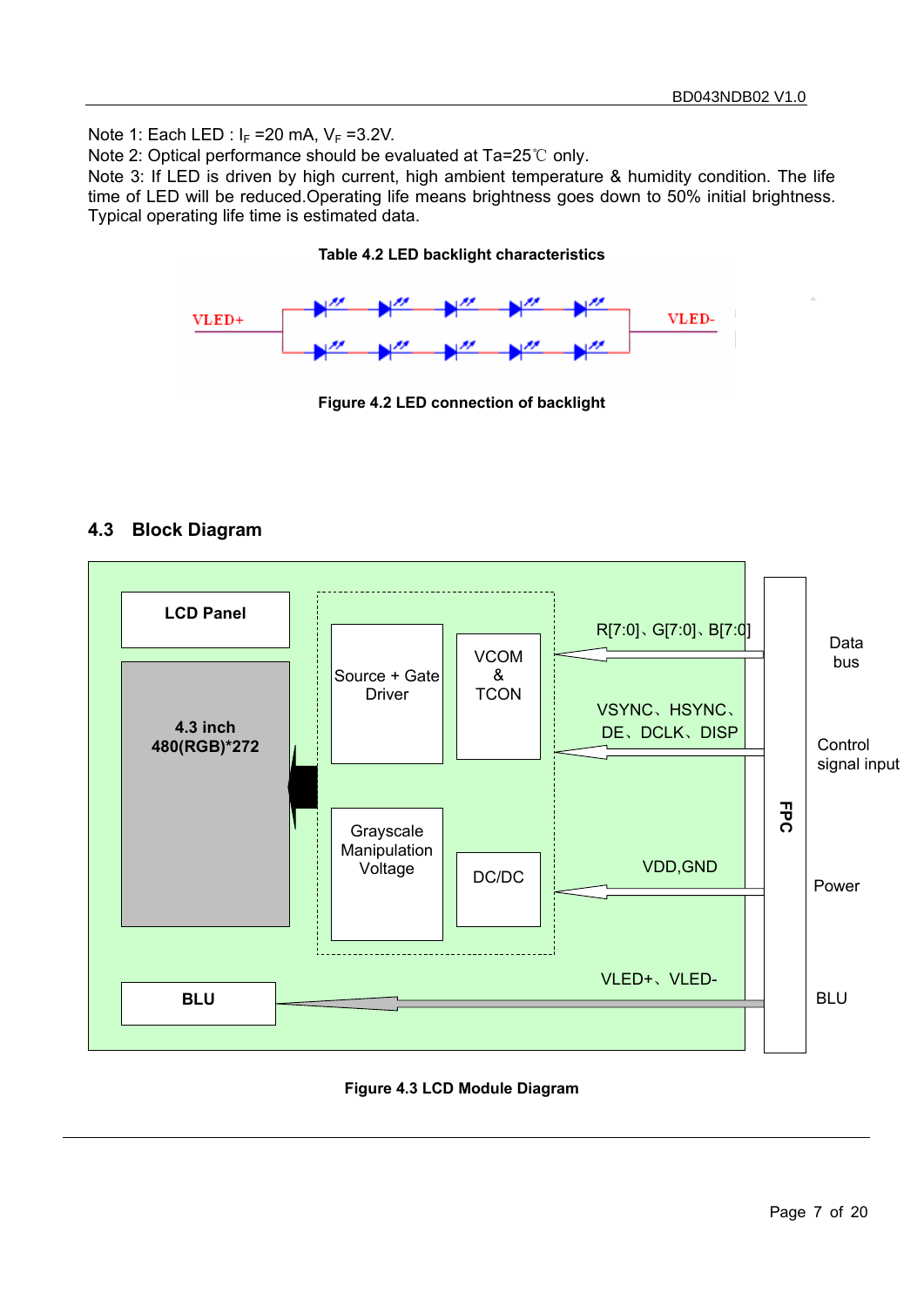### **5. Interface timing 5.1 Input Setup Timing Setting**

#### **5.1.1 Input Setup Timing Parameter Setting**

| Normal Write Mode |  |
|-------------------|--|
|                   |  |

VDD=3.3V Ta=25℃

| <b>Parameter</b>             | Symbol                           | <b>Min</b> | <b>Typ</b> | <b>Max</b> | <b>Unit</b> | <b>Remark</b> |
|------------------------------|----------------------------------|------------|------------|------------|-------------|---------------|
| <b>DCLK Cycle Time</b>       | $\mathsf{\Gamma}_{\mathsf{pw}}$  | 66.7       |            |            | ns          |               |
| <b>DCLK Pulse High Width</b> | $\mathsf{T}_{\mathsf{pwh}}$      | 26.7       |            |            | ns          |               |
| <b>DCLK Pulse Low Width</b>  | $\mathsf{\Gamma}_{\mathsf{pwl}}$ | 26.7       |            |            | ns          |               |
| DE Setup Time                | $\mathsf{T}_{\mathsf{des}}$      | 10         |            |            | ns          |               |
| DE Hold Time                 | $\mathsf{T}_{\mathsf{deh}}$      | 10         |            |            | ns          |               |
| <b>HSYNC Setup Time</b>      | ${\mathsf T}_{\mathsf{hs}}$      | 10         |            |            | ns          |               |
| <b>HSYNC Hold Time</b>       | ${\mathsf T}_{\sf hh}$           | 10         |            | ۰          | ns          |               |
| <b>VSYNC Setup Time</b>      | $\mathsf{T}_{\mathsf{vhs}}$      | 10         |            |            | ns          |               |
| <b>VSYNC Hold Time</b>       | $\mathsf{T}_{\mathsf{vhh}}$      | 10         |            |            | ns          |               |
| Data Setup Time              | $\mathsf{T}_{\mathsf{ds}}$       | 10         |            |            | ns          |               |
| Data Hold Time               | $\mathsf{T}_{\mathsf{dh}}$       | 10         |            | s          | ns          |               |
| <b>DISP Setup Time</b>       | $\mathsf{T}_{\mathsf{diss}}$     | 10         |            |            | <b>us</b>   |               |
| <b>DISP Hold Time</b>        | $\mathsf{T}_{\mathsf{dish}}$     | 10         |            |            | ms          |               |

**Note 1:**  $t_r=t_f=2ns.t_r$ ,  $t_f$  is defined 10% to 90% of signal amplitude.

**Note 2:** For parallel interface, maximum clock frequency is 15MHz.

**Table 5.1 Input Setup Timing Parameters Requirement**

 $\overline{\mathcal{A}}$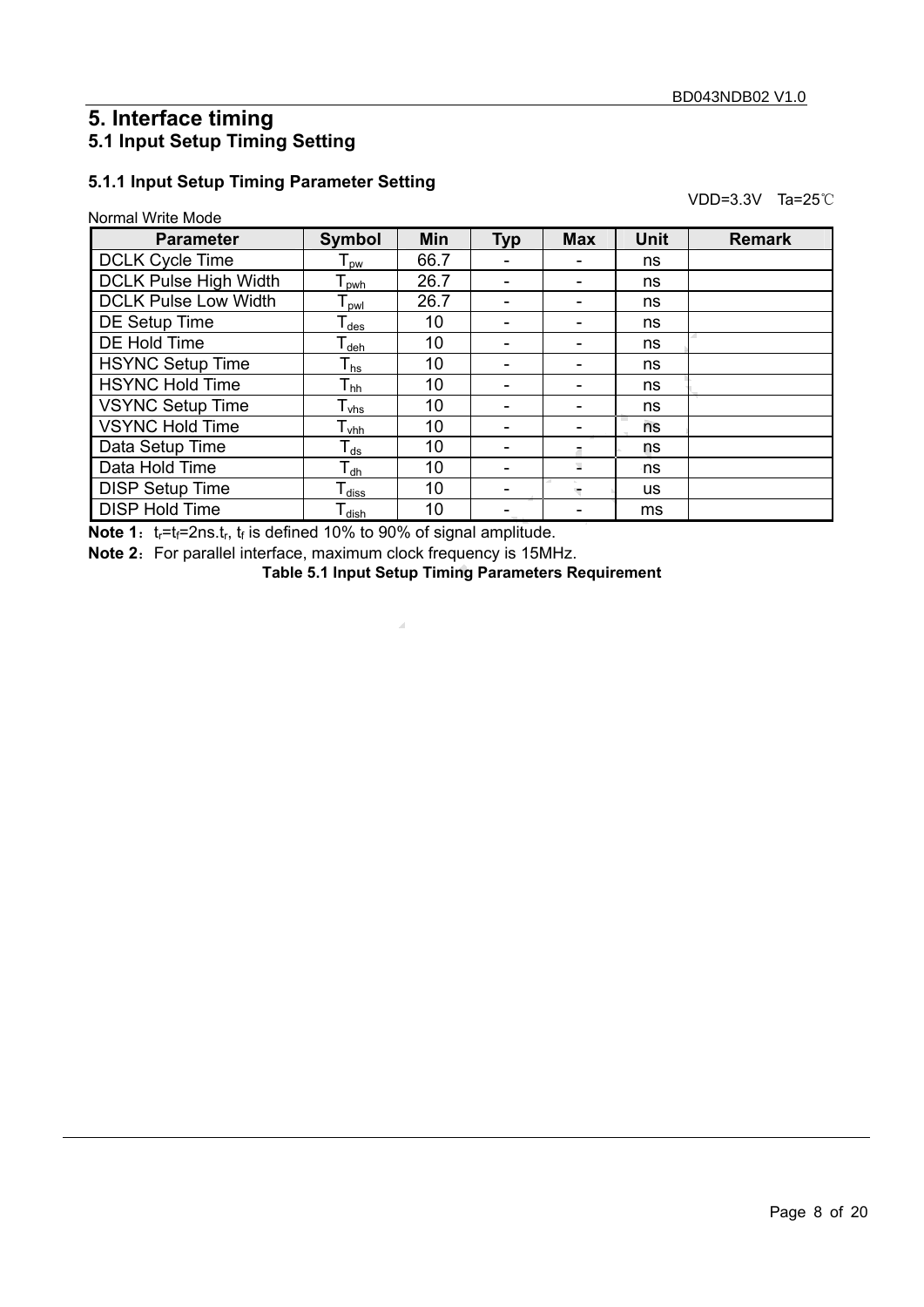## **5.1.2 Input Setup Timing Diagram**

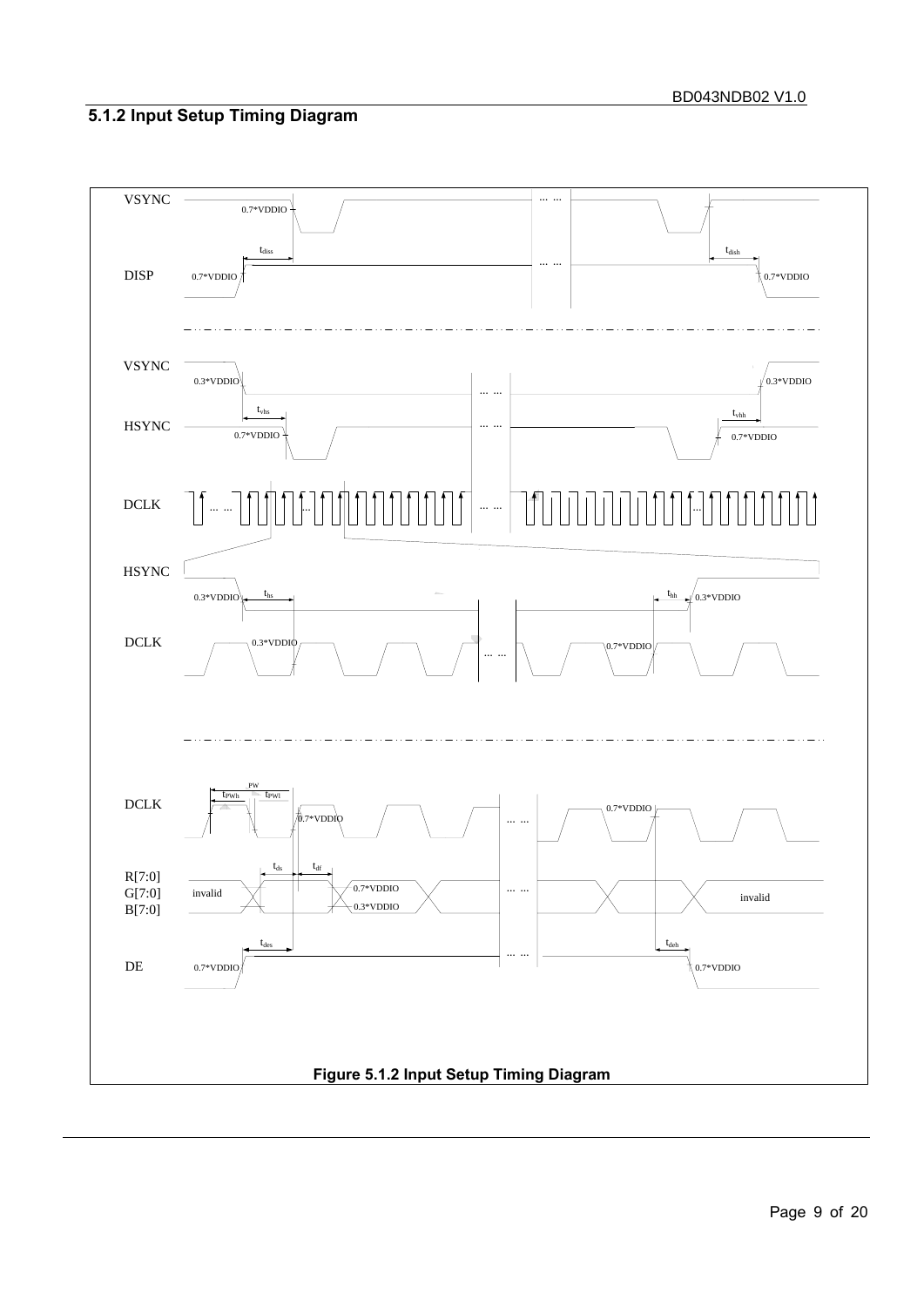### **5.2 Data Input Format**

| <b>Parameter</b>          | <b>Symbol</b>                  | Min            | <b>Typ</b>     | <b>Max</b> | <b>Unit</b>  | <b>Remark</b> |
|---------------------------|--------------------------------|----------------|----------------|------------|--------------|---------------|
| <b>DCLK</b> frequency     | $\sf{r}_{\sf{clk}}$            |                | 9              | 15         | <b>MHZ</b>   |               |
| <b>HSYNC</b> frequency    | 1/t <sub>h</sub>               | --             | 17.14          |            | <b>KHz</b>   |               |
| <b>VSYNC</b> frequency    | $1/t_v$                        |                | 59.94          |            | <b>Hz</b>    |               |
| Horizontal cycle          | $t_{h}$                        | 525            | 525            | 605        | <b>DCLK</b>  |               |
| Horizontal display period | $\mathfrak{r}_{\mathsf{hd}}$   |                | 480            |            | <b>DCLK</b>  |               |
| Horizontal pulse width    | $\mathfrak{r}_{\text{\rm hp}}$ | 2              | 41             | 41         | <b>DCLK</b>  |               |
| Horizontal back porch     | $\mathfrak{t}_{\mathsf{hb}}$   | $\mathcal{P}$  | $\mathcal{P}$  | 41         | <b>DCLK</b>  |               |
| Horizontal front porch    | t <sub>hf</sub>                | $\overline{2}$ | 2              | 82         | <b>DCLK</b>  |               |
| Vertical cycle            | $t_{v}$                        | 285            | 286            | 399        | <b>HSYNC</b> |               |
| Vertical display period   | $t_{vd}$                       |                | 272            |            | <b>HSYNC</b> |               |
| Vertical pulse width      | $\mathfrak{t}_{\mathsf{vp}}$   |                | 10             | 11         | <b>HSYNC</b> |               |
| Vertical back porch       | $t_{\mathsf{vb}}$              |                | 2              | 11         | <b>HSYNC</b> |               |
| Vertical front porch      | $t_{\sf vf}$                   |                | $\overline{2}$ | 227        | <b>HSYNC</b> |               |

### **5.2.1 Data Input Timing Parameter Setting**

**Note 1**: Unit: CLK=1/ $f_{CLK}$ , H=  $t_h$ ,

**Note 2:** It is necessary to keep  $t_{vp}+t_{vb}=12$  and  $t_{hp}+t_{hb}= 43$  in sync mode. DE mode is unnecessary to keep it.

**Table 5.2.2 Data Input Timing Parameters Requirement**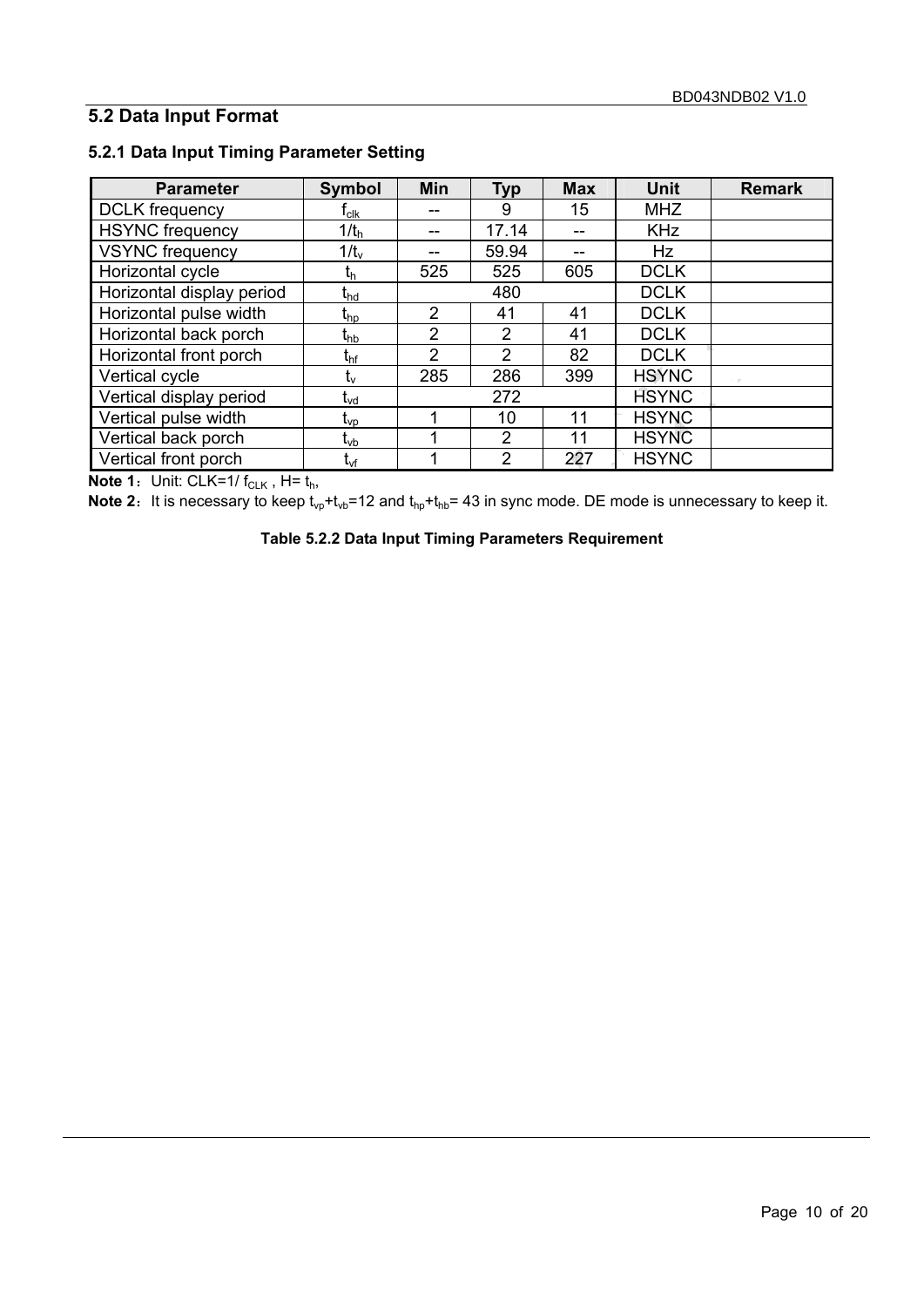

### **5.2.2 Data Input Timing Diagram 5.2.2.1 Data Input Timing Diagram under SYNC Mode**

**Figure 5.2.1 Data Input Timing Diagram Under SYNC Mode(DE="L")**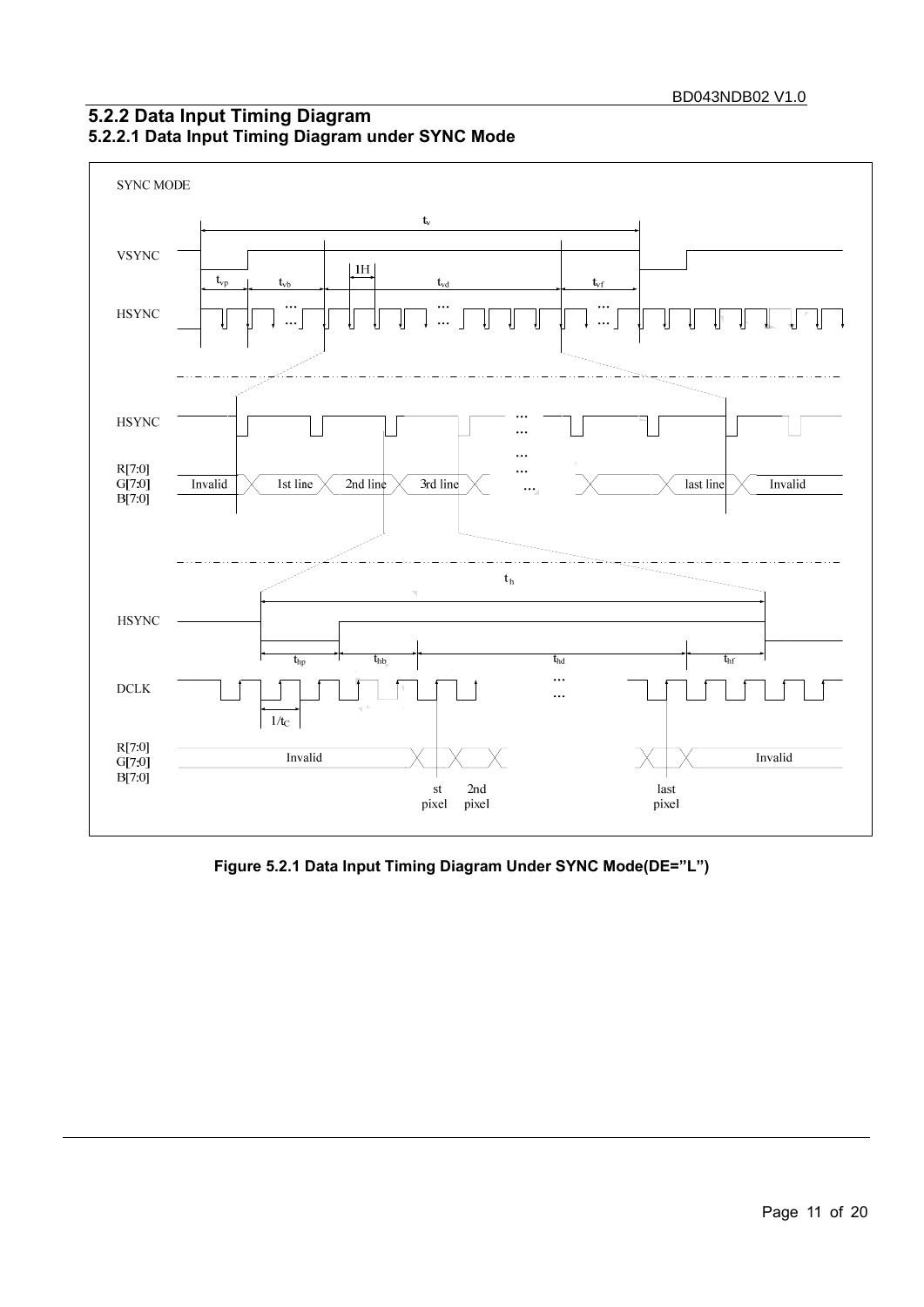### **5.2.2.2 Data Input Timing Diagram under DE Mode**



**Figure 5.2.2 Data Input Timing Diagram Under DE Mode(VSYNC/HSYNC="H")**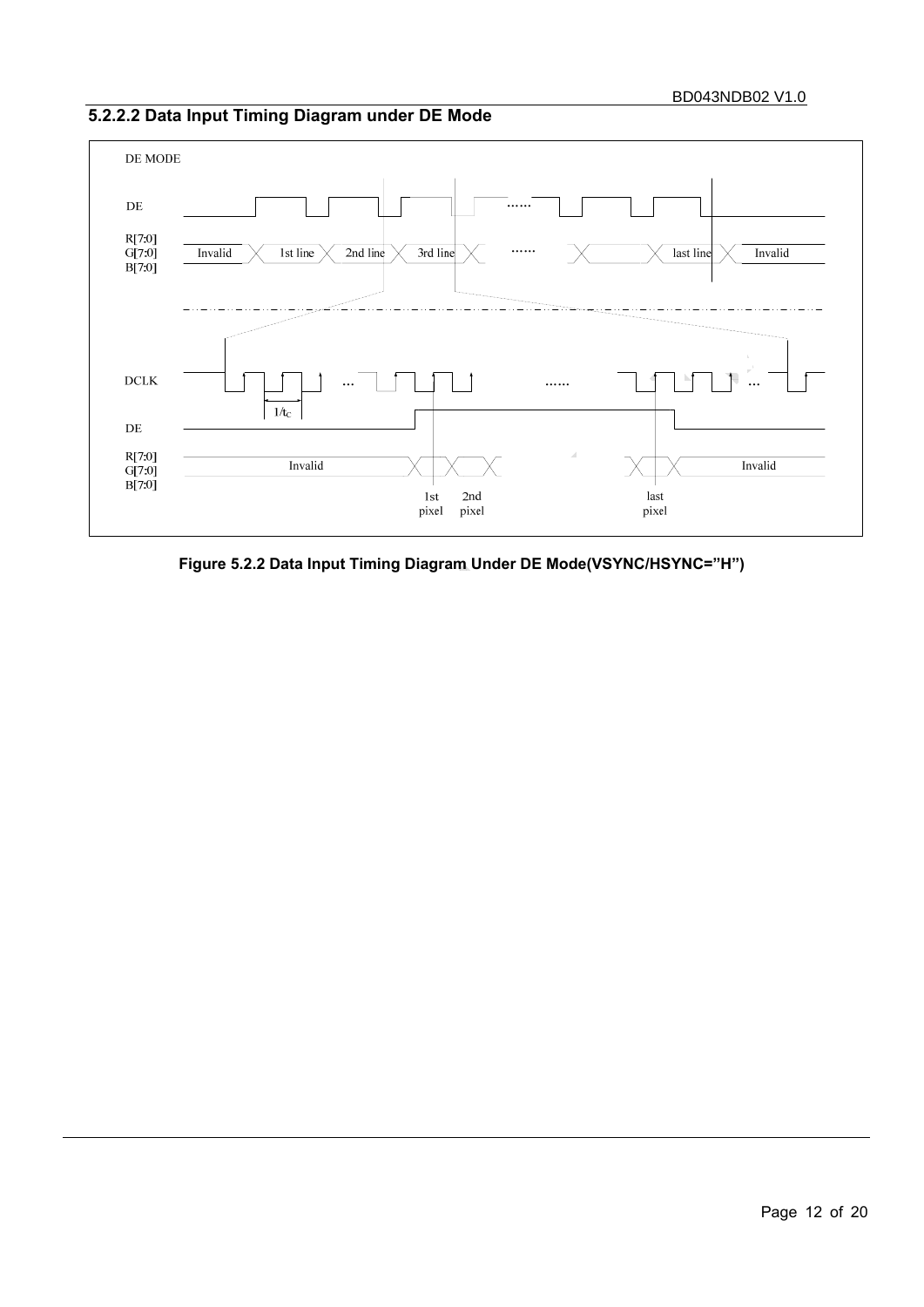### **5.3 Power ON/OFF Sequence**

### **5.3.1 Power ON Sequence**



**Figure 5.3.1 Power on sequence** 

#### **5.3.2 Power OFF Sequence**



#### **Figure 5.3.2 Power off sequence**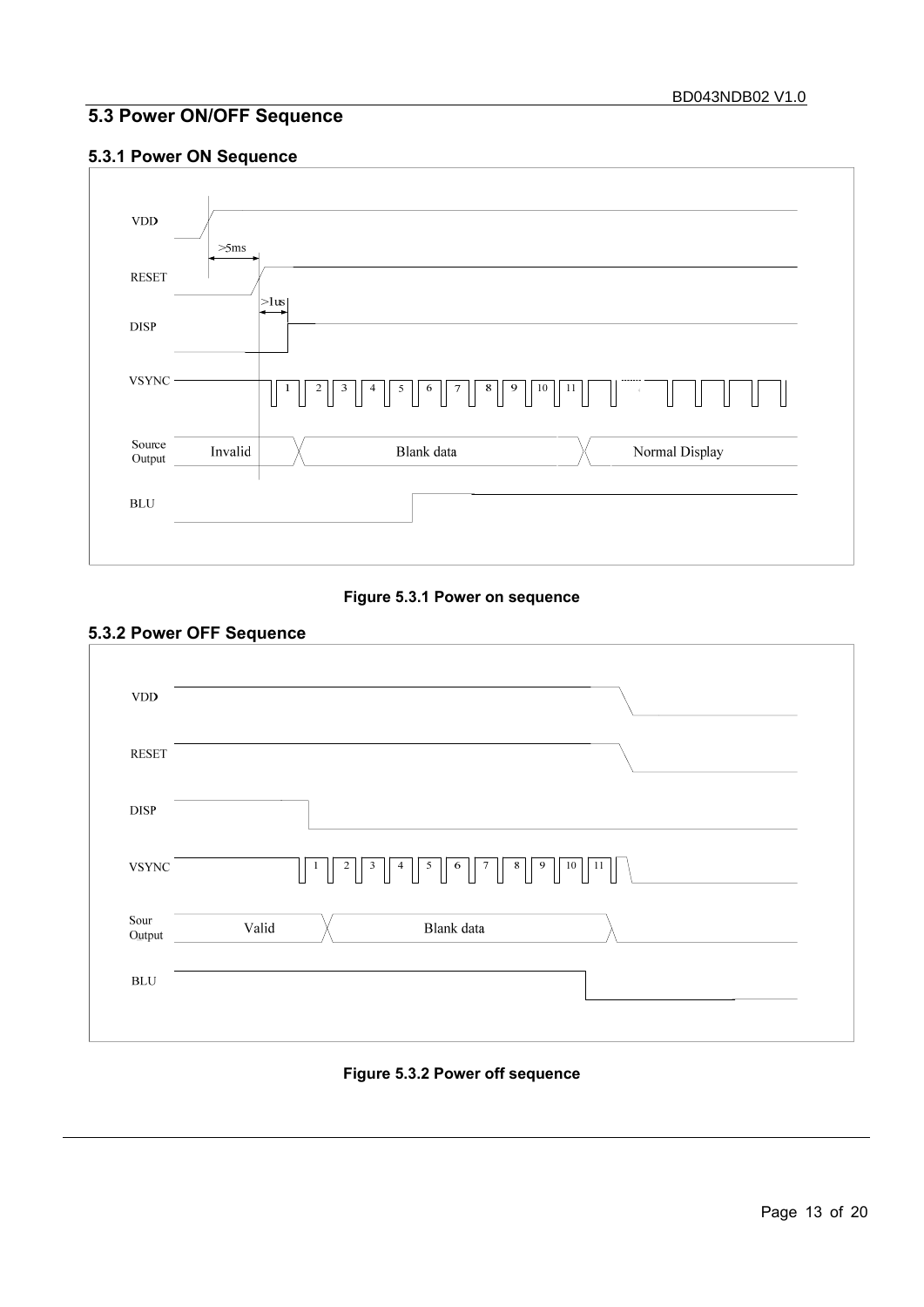## **6. Optical Characteristics**

| <b>Item</b>           |             | <b>Symbol</b>       | <b>Condition</b>          | Min   | <b>Typ</b> | <b>Max</b> | <b>Unit</b>     | <b>Remark</b>     |       |
|-----------------------|-------------|---------------------|---------------------------|-------|------------|------------|-----------------|-------------------|-------|
| <b>View Angles</b>    |             | θT                  | $CR \ge 10$               | 60    | 70         |            | Degree Note 2   |                   |       |
|                       |             | $\theta$ B          |                           | 40    | 50         |            |                 |                   |       |
|                       |             | θL                  |                           | 60    | 70         |            |                 |                   |       |
|                       |             | $\theta$ R          |                           | 60    | 70         |            |                 |                   |       |
| <b>Contrast Ratio</b> |             | <b>CR</b>           | $\theta = 0^\circ$        | 400   | 500        | --         |                 | Note1             | Note3 |
| <b>Response Time</b>  |             | $T_{\mathsf{ON}}$   | $25^{\circ}$              |       | 20         | 30         | ms              | Note1             |       |
|                       |             | ${\sf T}_{\sf OEE}$ |                           |       |            |            |                 | Note4             |       |
|                       | White       | X                   | <b>Backlight</b><br>is on | 0.265 | 0.315      | 0.365      |                 | Note <sub>5</sub> |       |
| Chromaticity          |             | ۷                   |                           | 0.285 | 0.335      | 0.385      |                 |                   |       |
|                       | Red         | X                   |                           | 0.531 | 0.581      | 0.631      |                 |                   |       |
|                       |             |                     |                           | 0.295 | 0.345      | 0.395      |                 |                   |       |
|                       | Green       | X                   |                           | 0.298 | 0.348      | 0.395      |                 | Note1             |       |
|                       |             | v                   |                           | 0.531 | 0.581      | 0.631      |                 |                   |       |
|                       | <b>Blue</b> | X                   |                           | 0.103 | 0.153      | 0.203      |                 |                   |       |
|                       |             | v                   |                           | 0.045 | 0.095      | 0.145      |                 |                   |       |
| Uniformity            |             | U                   |                           | 75    | 80         |            | $\%$            | Note1、Note6       |       |
| <b>NTSC</b>           |             |                     |                           |       | 50         |            | %               | Note 5            |       |
| Luminance             |             |                     |                           | 250   | 300        |            | $\text{cd/m}^2$ | Note1、Note7       |       |

Test Conditions:

1. I<sub>F</sub>= 20mA(one channel), the ambient temperature is  $25^{\circ}$ C.

2. The test systems refer to Note 1 and Note 2.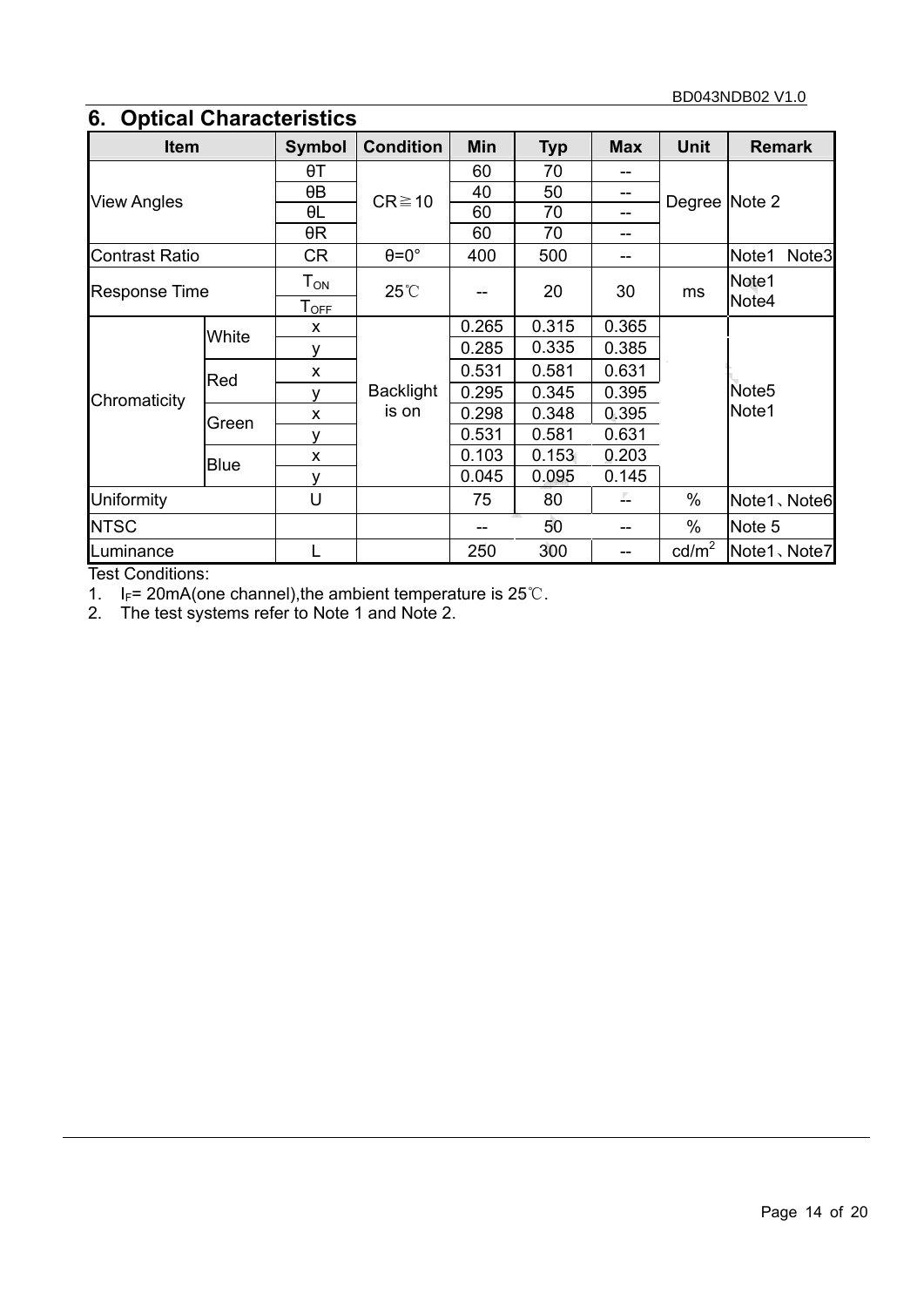$S$ R-3A  $1^\circ$ 

Note 1: Definition of optical measurement system.

The optical characteristics should be measured in dark room. After 5 Minutes operation, the optical properties are measured at the center point of the LCD screen. All input terminals LCD panel must be ground when measuring the center area of the panel.



**The center of the screen** 

Note 2: Definition of viewing angle range and measurement system. viewing angle is measured at the center point of the LCD by CONOSCOPE(ergo-80)。



Note 3: Definition of contrast ratio

Luminance measured when LCD is on the "White" state Contrast ratio (CR) =

Luminance measured when LCD is on the "Black" state "White state ": The state is that the LCD should drive by Vwhite.

"Black state": The state is that the LCD should drive by Vblack.

Vwhite: To be determined Vblack: To be determined.

Note 4: Definition of Response time

The response time is defined as the LCD optical switching time interval between "White" state and "Black" state. Rise time (T ) is the time between photo detector output intensity changed from 90% to 10%. And fall time  $(T<sub>OFF</sub>)$  is the time between photo detector output intensity changed from 10% to 90%.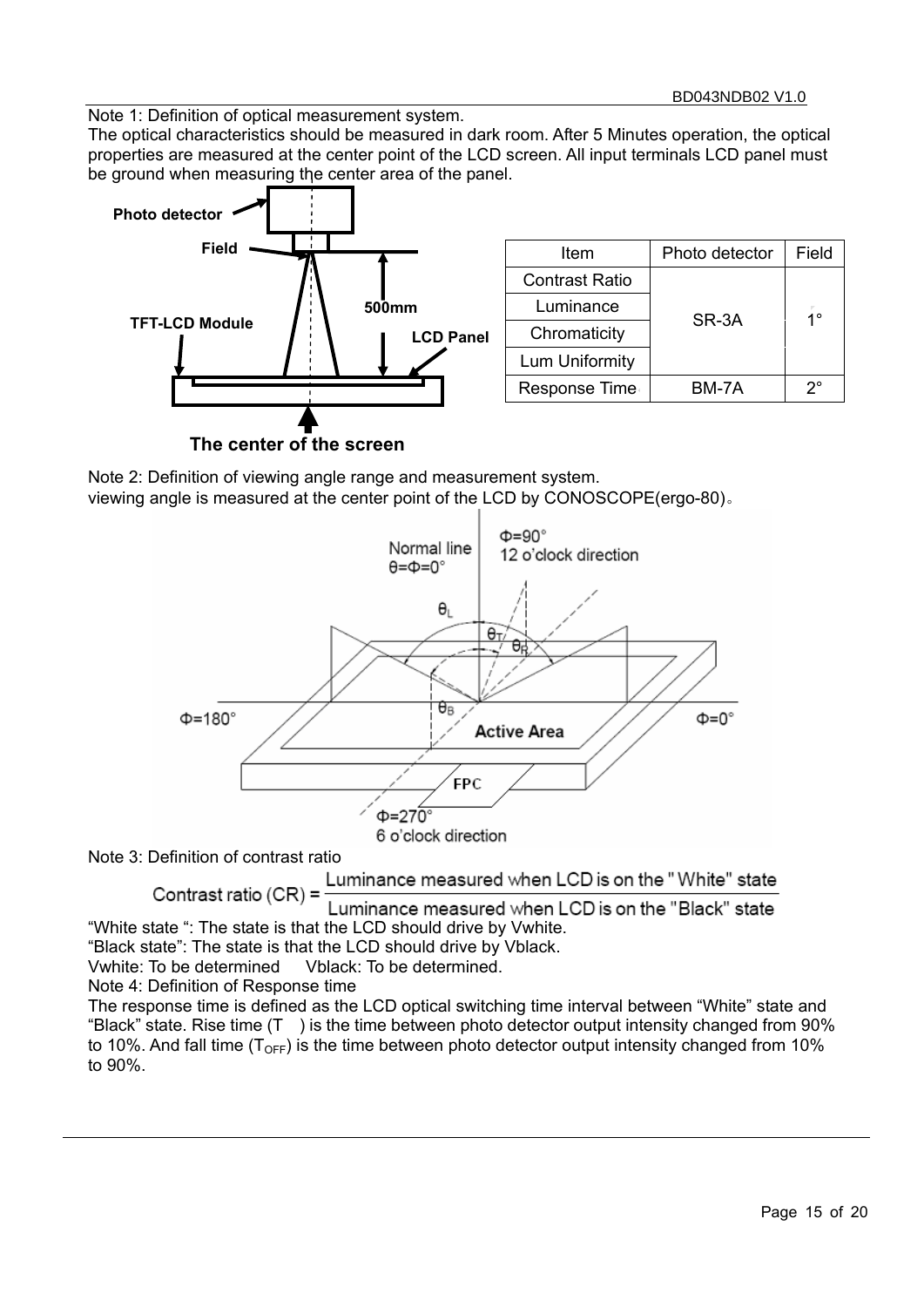

Note 5: Definition of color chromaticity (CIE1931)

Color coordinates measured at center point of LCD.

Note 6: Definition of Luminance Uniformity

Active area is divided into 9 measuring areas (Refer Fig. 2). Every measuring point is placed at the center of each measuring area.

Luminance Uniformity  $(U)$  = Lmin/ Lmax

L-------Active area length W----- Active area width



Lmax: The measured Maximum luminance of all measurement position. Lmin: The measured Minimum luminance of all measurement position.

Note 7: Definition of Luminance:

Measure the luminance of white state at center point.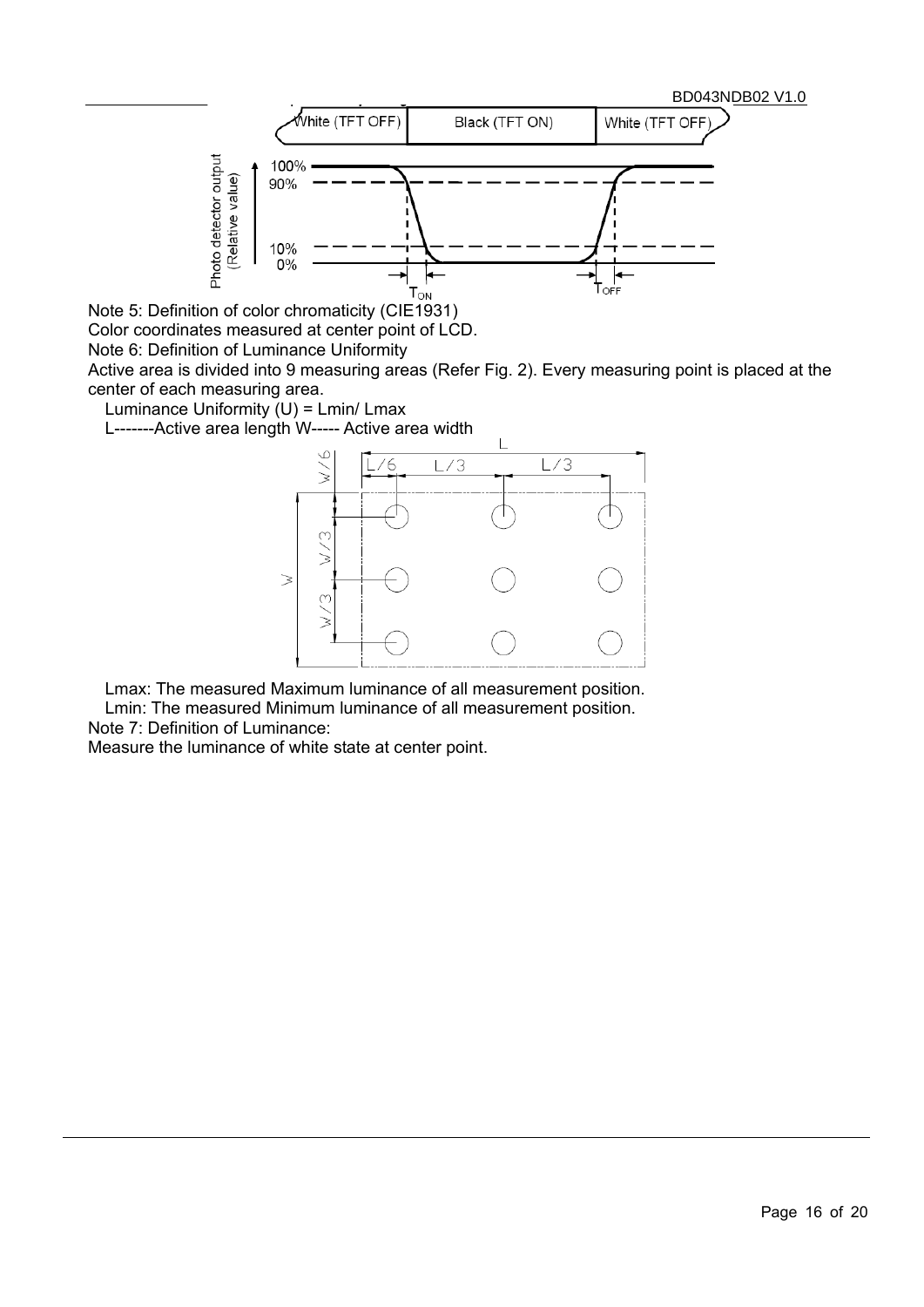## **7. Environmental / Reliability Test**

| <b>No</b>      | <b>Test Item</b>                               | <b>Condition</b>                                                                                                                            | <b>Remarks</b>                                                                         |
|----------------|------------------------------------------------|---------------------------------------------------------------------------------------------------------------------------------------------|----------------------------------------------------------------------------------------|
| $\mathbf{1}$   | <b>High Temperature</b><br>Operation           | Ts = $+70^{\circ}$ C, 240 hours                                                                                                             | Note1<br>IEC60068-2-1, GB2423.2                                                        |
| $\overline{2}$ | Low Temperature<br>Operation                   | Ta = $-20^{\circ}$ C, 240 hours                                                                                                             | IEC60068-2-1<br>GB2423.1                                                               |
| 3              | <b>High Temperature</b><br>Storage             | Ta = $+80^{\circ}$ C, 240 hours                                                                                                             | IEC60068-2-1<br>GB2423.2                                                               |
| 4              | Low Temperature<br>Storage                     | Ta = $-30^{\circ}$ C, 240 hours                                                                                                             | IEC60068-2-1<br>GB2423.1                                                               |
| 5              | Storage at High<br>Temperature and<br>Humidity | Ta = $+60^{\circ}$ C, 90% RH max, 240 hours                                                                                                 | Note <sub>2</sub><br>IEC60068-2-78<br>GB/T2423.3                                       |
| 6              | <b>Thermal Shock</b><br>(non-operation)        | $-20^{\circ}$ C 30 min~ $+80^{\circ}$ C 30 min,<br>Change time: 5min, 100 Cycle                                                             | Start with cold temperature,<br>End with high temperature,<br>IEC60068-2-14, GB2423.22 |
| 7              | <b>ESD</b>                                     | $C=150pF, R=330\Omega, 5point/panel$<br>Air:±8Kv,5times;<br>Contact:±4Kv,5times<br>(Environment: 15°C~35<br>30%~60%.86Kpa~106Kpa)           | IEC61000-4-2<br>GB/T17626.2                                                            |
| 8              | <b>Vibration Test</b>                          | Frequency range: 10~55Hz<br>Stroke:1.5mm<br>Sweep:10Hz~55Hz~10Hz<br>2 hours for each direction of X.Y.Z.<br>(6 hours for total)             | IEC60068-2-6<br>GB/T2423.10                                                            |
| 9              | <b>Mechanical Shock</b><br>(Non Op)            | <b>Half Sine Wave</b><br>60G 6ms, ±X,±Y,±Z<br>3times for each direction                                                                     | IEC60068-2-27<br>GB/T2423.5                                                            |
| 10             | Package Drop Test                              | Height:60cm,<br>1corner, 3edges, 6surfaces                                                                                                  | IEC60068-2-32<br>GB/T2423.8                                                            |
| 11             | Package Vibration<br><b>Test</b>               | Random Vibration:<br>0.015G*G/Hz for 5-200Hz,<br>-6dB/Octave from 200-500Hz<br>2 hours for each direction of X, Y, Z<br>(6 hours for total) | IEC60068-2-34<br>GB/T2423.11                                                           |

Note1: Ts is the temperature of panel's surface.

Note2: Ta is the ambient temperature of samples.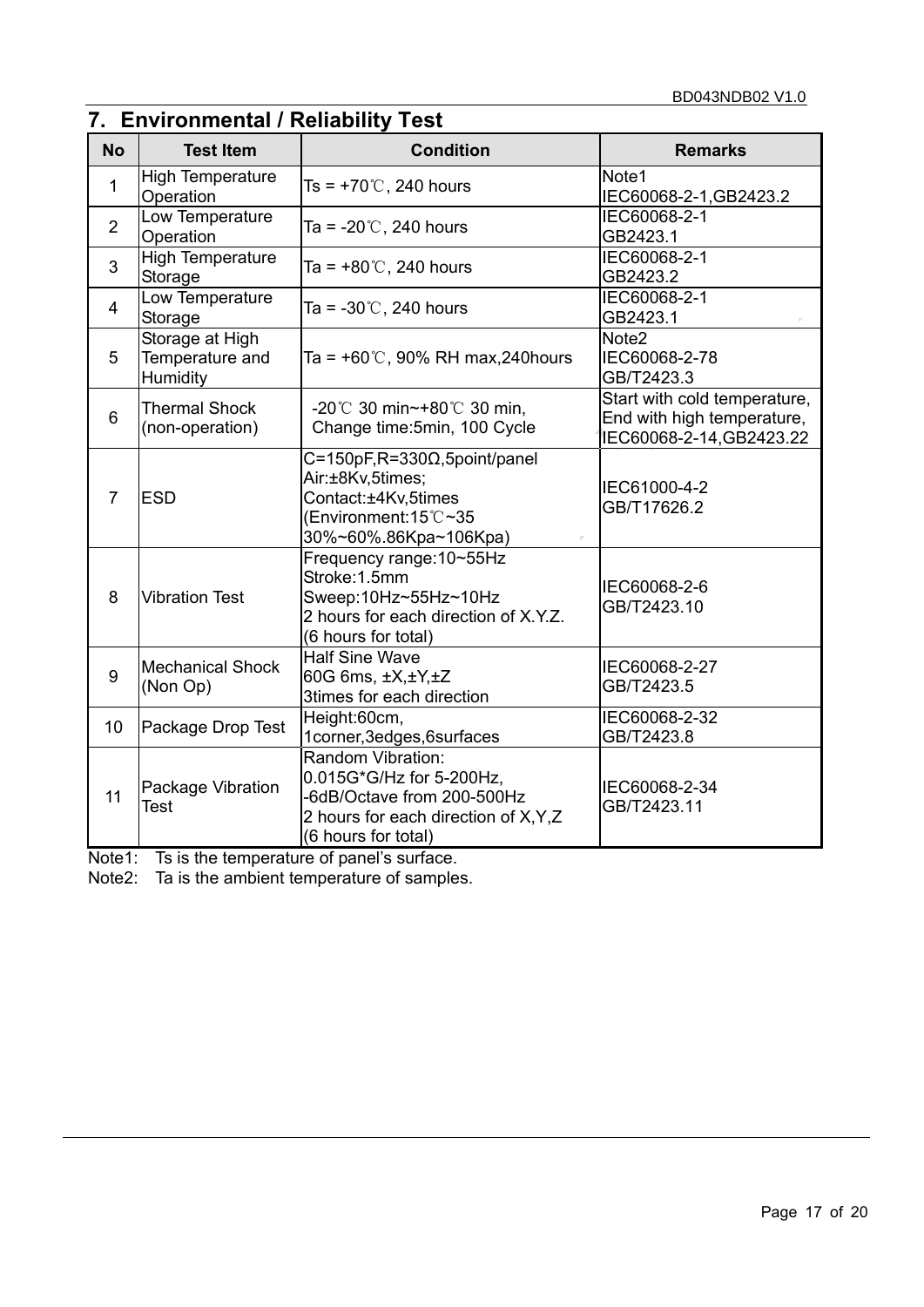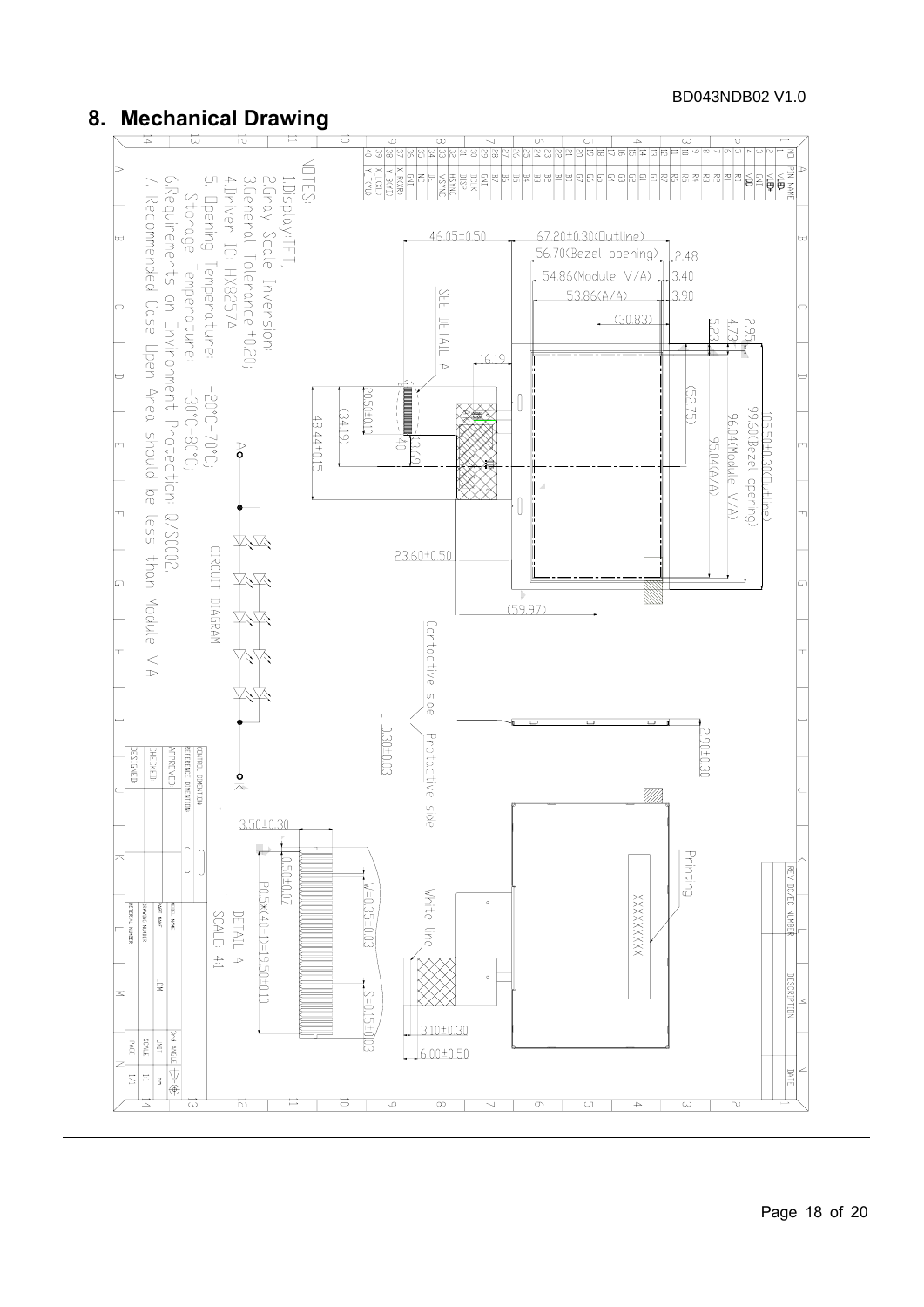### **9. Packing Drawing 9.1 Packaging Material**

|                | ∙ອ…ອ              |                         |                           |                           |                |                 |  |  |  |
|----------------|-------------------|-------------------------|---------------------------|---------------------------|----------------|-----------------|--|--|--|
| <b>No</b>      | <b>Item</b>       | <b>Model(Material)</b>  | <b>Dimensions</b><br>(mm) | <b>Unit Weigt</b><br>(Kg) | Quantity       | <b>Remark</b>   |  |  |  |
| 1              | <b>LCM</b> module | BD043NDB02              | 105.5x67.2x2.9            | 0.044                     | 112            |                 |  |  |  |
| $\overline{2}$ | Partition 1       | <b>Corrugated Paper</b> | 513x333x106               | 0.7                       | $\overline{2}$ |                 |  |  |  |
| 3.             | Anti-Static Bag   | <b>PE</b>               | 175.8x125x0.05            | 0.0007                    | 112            | Anti-static     |  |  |  |
| 4              | Dust-Proof Bag    | <b>PE</b>               | 700x530                   | 0.0600                    |                | $\Delta \omega$ |  |  |  |
| 5              | Partition 2       | <b>Corrugated Paper</b> | 505x332x4.00              | 0.09                      | 3              |                 |  |  |  |
| 6              | Corrugated Bar    | <b>Corrugated Paper</b> | 513x117x3                 | 0.04                      | 8              |                 |  |  |  |
| 7              | Carton            | <b>Corrugated Paper</b> | 530x350x250               | 1.1000                    |                |                 |  |  |  |
| 8              | Total weight      |                         | TBD Kg                    |                           |                |                 |  |  |  |

Note: Packaging Specification and Quantity

Module quantity in a carton:28pcs(per row)x2(per column)x2= 112pcs

### **9.2 Packing Instruaction**